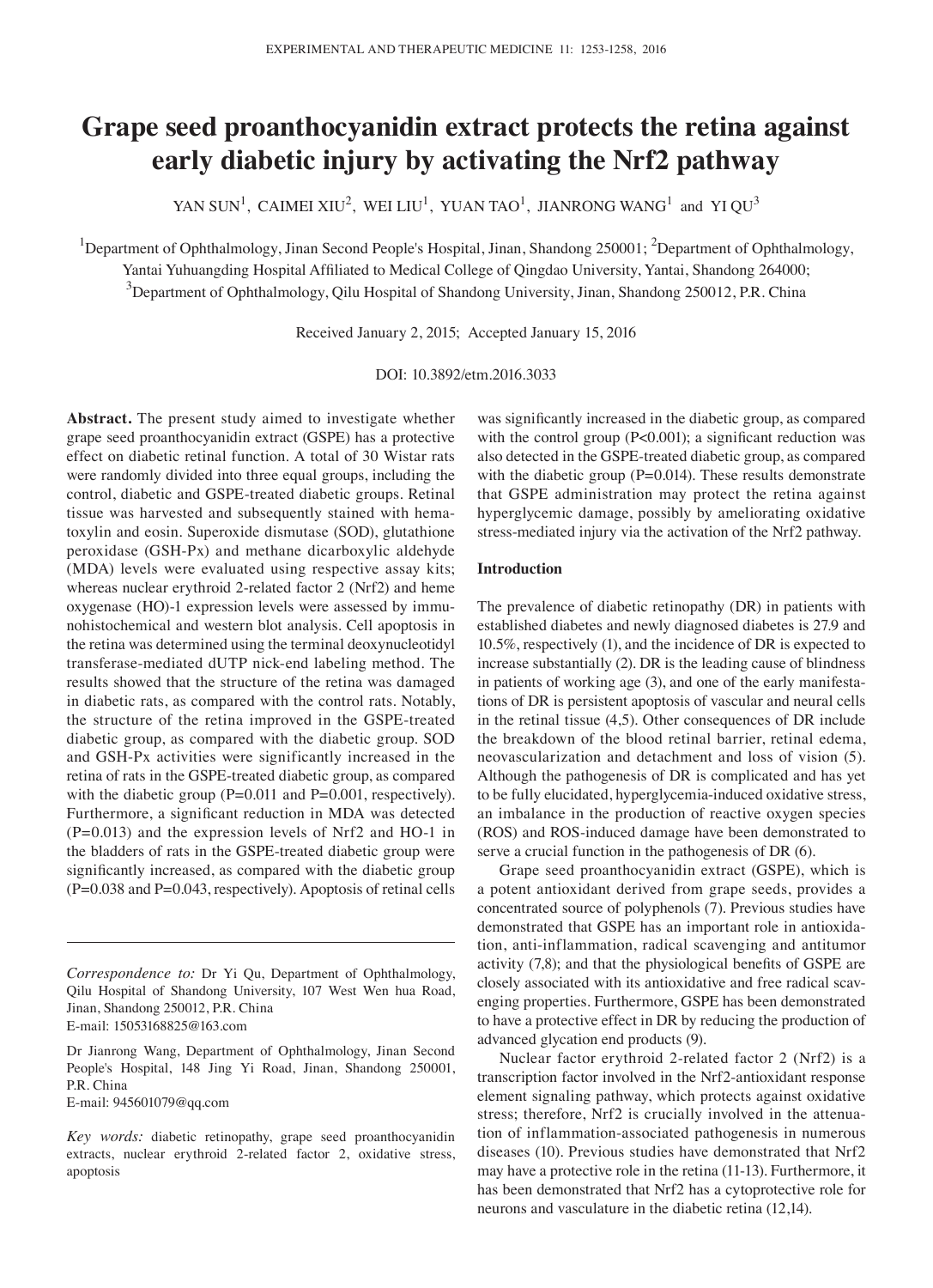Scapagnini *et al* (15) found that modulation of the Nrf2 pathway was achievable using food polyphenols, which has since become a nutritional neuroprotective therapeutic strategy. To further understand the role of GSPE in the protection of DR and the mechanism of Nrf2 in the pathogenesis of DR, the present study investigated whether GSPE was capable of modulating the expression levels of Nrf2 and the downstream molecule, heme oxygenase (HO)-1, in the retina. Furthermore, whether GSPE administration could improve the structure and morphology of diabetic retinas was examined. The authors of the present study hypothesized that GSPE had a protective role in DR by modulating the Nrf2 pathway.

# **Materials and methods**

*Experimental design.* A total of 30 Wistar rats, aged 8-10 weeks and weighing 230-250 g, were purchased from the Animal Center of Shandong University (Shandong, China; license number, SCXX20050015) and divided into three equal groups (10 rats/group): The untreated (control); untreated diabetic (DM); and diabetic treated with GSPE (DM + GSPE) groups. Animal care and handling in the present study was approved by the Ethics Committee of Shandong University.

Diabetes was induced in the DM and  $DM \pm GSPE$  rats following 18 h of fasting by a single intraperitoneal injection with 65 mg/kg streptozotocin (STZ; Sigma-Aldrich, St. Louis, MO, USA) dissolved in 0.1 M citrate buffer (pH 4.5). The control rats were administered a single intraperitoneal injection of isometric citrate buffer. The rats were maintained at 25±1˚C in a temperature-controlled room with a 12-h light/dark cycle and *ad libitum* access to food and water. Tail venous blood samples were harvested at 72 h after STZ treatment in order to measure blood glucose levels using a glucose monitoring system (cat. no. 1620368; Roche Diagnostics, Indianapolis, IN, USA). A total of 20 rats with serum glucose levels >300 mg/dl were included in the experiment. Following the induction of diabetes, 250 mg/kg GSPE (Tianjin Jianfeng Natural Product R&D, Co., Ltd., Tianjin, China) was administered per day in normal saline solution via oral gavage for 8 weeks.

Upon completion of the experiment, fasted rats were anesthetized with 80 mg/kg ketamine (Sigma‑Aldrich), sacrificed by cervical dislocation, and their eyes were immediately removed. The right eyes were fixed in 4% paraformaldehyde (Sigma-Aldrich) for morphological analysis and apoptosis rate measurement; whereas the left eyes were harvested and stored at ‑80˚C for the evaluation of Nrf2 expression levels and determination of redox status.

*Retinal morphology analysis.* Retinal samples were cut into  $4-\mu$ m sections, placed onto glass slides, deparaffinized in xylene (Sinopharm Chemical Reagent Co., Ltd., Shanghai, China) and serially treated with 100, 96 and 70% ethanol. Subsequently, the slides were stained with hematoxylin and eosin (HE; Sangon Biotech Co., Ltd., Shanghai, China) and observed at x100-400 magnification under a light microscope (BX53F; Olympus Corporation, Tokyo, Japan). Morphological analyses were performed by two independent pathologists in a blinded manner.

*Cytoplasmic and nuclear extraction.* Using a nuclear extraction kit (cat. no. P0028; Beyotime Institute of Biotechnology, Beijing, China), each fresh isolated retina was homogenized in 200  $\mu$ l ice-cold cytoplasmic extraction buffer for 15 min and centrifuged at 15,000 x g for 10 min at 4˚C, according to the manufacturer's protocol. The supernatant containing the cytoplasmic protein fraction was used to determine the activity levels of superoxide dismutase (SOD) and glutathione peroxidase (GSH-Px), the quantity of methane dicarboxylic aldehyde (MDA) and the expression levels of HO-1. The remaining nuclear pellet was resuspended in 50  $\mu$ l ice-cold nuclear extraction buffer for 10 min and centrifuged at 15,000 x g for 10 min at 4˚C. The supernatant containing the nuclear fraction was used for the quantification of Nrf2 in the nucleus. The Bicinchoninic Acid Assay kit (cat. no. P0012; Beyotime Institute of Biotechnology) was used to quantify the protein concentrations in the cytoplasmic and nuclear extracts.

*Estimation of redox status in retinas.* SOD and GSH-Px activity levels and MDA content were estimated using the Total Superoxide Dismutase Assay kit with WST-8 (S0101), the Lipid Peroxidation MDA Assay kit (S0131) and the Total Glutathione Peroxidase Assay kit (S0058), respectively (all from Nanjing Jiancheng Bioengineering Institute, Nanjing, China), according to the manufacturer's protocols. Briefly, T‑SOD activity was assessed based on the xanthine-xanthine oxidase system. GSH-Px activity was measured according the speed of enzymatic reaction, whereas MDA levels were determined by the thiobarbituric acid method.

*Western blot analysis.* Nuclear extracts were used to detect the expression levels of Nrf2, whereas cytoplasmic extracts were used to analyze HO-1 levels. A Bicinchoninic Acid Assay kit was used to determine the protein concentration in the supernatant, and the samples were subsequently stored at ‑80˚C. Immediately prior to electrophoresis, loading buffer (Sangon Biotech Co., Ltd.) was added to the samples and heated at 95°C for 4 min. Subsequently, 40  $\mu$ g protein was added to each gel well and separated by 10% sodium dodecyl sulfate-polyacrylamide gel electrophoresis (Sangon Biotech Co., Ltd.). Separated proteins were electroblotted onto a  $0.45$ - $\mu$ m polyvinylidene fluoride (PVDF) membrane (Roche Diagnostics) using transfer buffer (Beyotime Institute of Biotechnology). Nonspecific binding was blocked by incubating the membranes in 5% fat-free milk for 1 h. PVDF membranes were incubated overnight at 4°C with rabbit anti-rat Nrf2 polyclonal antibody (cat. no. ab31163), rabbit-anti-rat Lamin B polyclonal antibody (cat. no. ab13248), mouse anti-rat HO-1 monoclonal antibody (cat. no. ab16048) and mouse anti-rat β-actin monoclonal antibody (cat. no. ab8226; all 1:1,000; all Abcam, Cambridge, UK). Subsequently, the membranes were washed three times for 10 min each with Tris-buffered saline supplemented with Tween-20 (Sangon Biotech Co., Ltd.), prior to incubation with goat anti-rabbit secondary antibody (1:2,000; Santa Cruz Biotechnology, Inc., Dallas, TX, USA) at 25˚C for 2 h. Chemiluminescence was detected using a Kodak Image Station 2000 MM (Kodak, Rochester, NY, USA). Grayscale analysis was performed using Scion Image analysis software 4.03 (Scion Corporation, Frederick, MD, USA).

*Terminal deoxynucleotidyl transferase‑mediated dUTP nick‑end labeling (TUNEL) assay.* TUNEL staining of the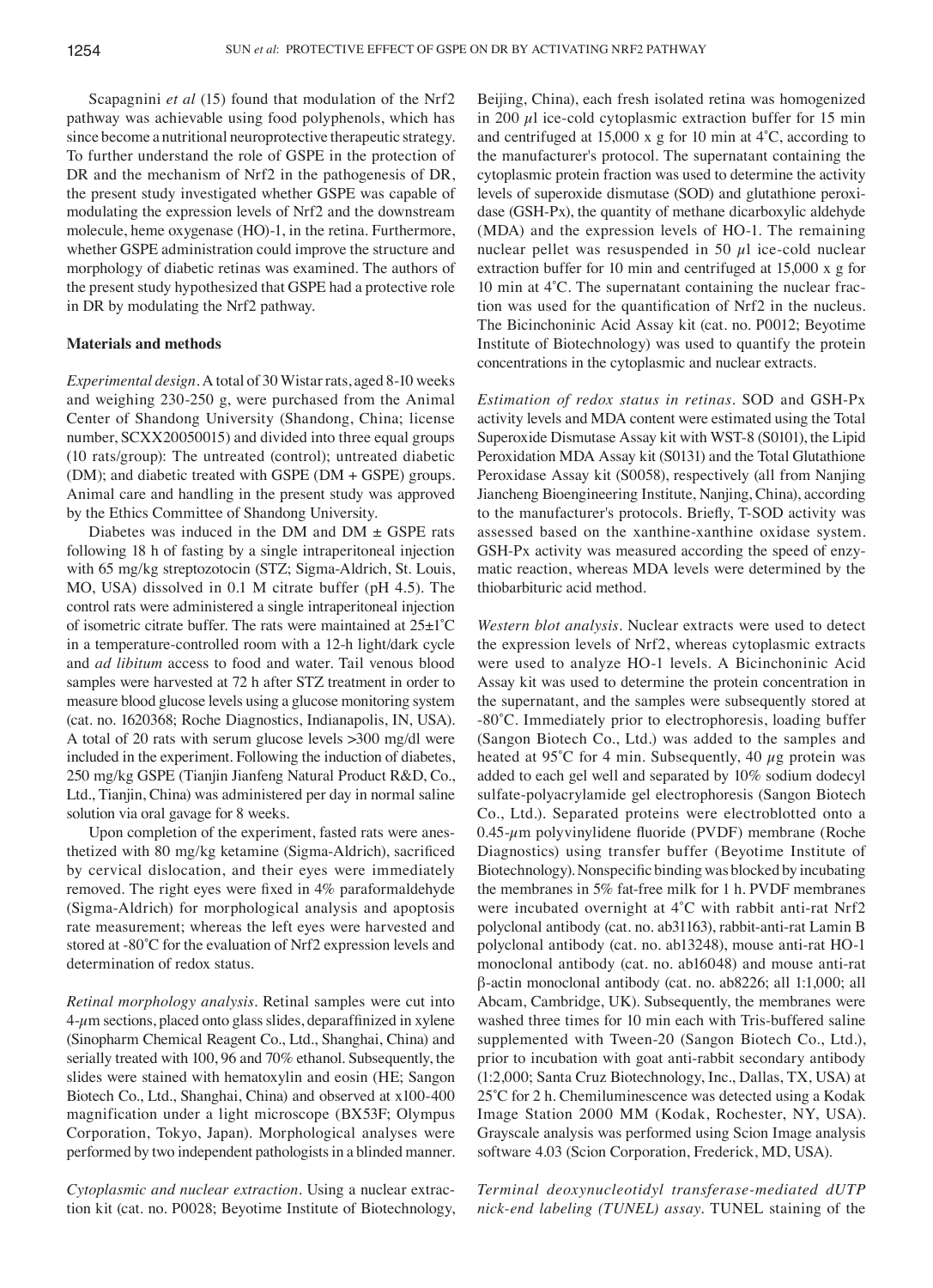|  |  |  |  |  |  |  | Table I. Body weight and blood glucose values in three groups. |  |  |  |  |  |  |  |  |  |  |  |
|--|--|--|--|--|--|--|----------------------------------------------------------------|--|--|--|--|--|--|--|--|--|--|--|
|--|--|--|--|--|--|--|----------------------------------------------------------------|--|--|--|--|--|--|--|--|--|--|--|

| Control            | DM                              | $DM + GSPE$        |  |
|--------------------|---------------------------------|--------------------|--|
|                    |                                 |                    |  |
| $243.52\pm 6.30$   | $241.61 \pm 4.76$               | $239.24\pm 6.36$   |  |
| $301.62 \pm 11.69$ | $242.41 \pm 14.63$ <sup>a</sup> | $251.85 \pm 12.14$ |  |
| $94.53 \pm 9.03$   | $451.2 \pm 18.74$ <sup>a</sup>  | $447.25 \pm 24.49$ |  |
|                    |                                 |                    |  |

Data are presented as the mean ± standard deviation (n=10/group). <sup>a</sup>P<0.001 vs. the control group. DM, diabetes mellitus; GSPE, grape seed proanthocyanidin extract.

retinal sections on the glass slides was performed using a one-step TUNEL Apoptosis Assay kit (cat. no. C1089; Beyotime Institute of Biotechnology), according to the manufacturer's protocol. In order to stain the nucleus, 4'6'-diamino-2-phenylindole dihydrochloride was added for 10 min at room temperature. Following staining, slides were observed at a 550-nm excitation wavelength under an Olympus BX53F microscope. The cells with red fluorescence were defined as apoptotic.

*Immunohistochemistry.* Immunofluorescence techniques were performed to investigate the expression levels of Nrf2. Briefly, sections were blocked with 10% normal goat serum and 0.1 M phosphate-buffered saline (both Sangon Biotech Co., Ltd.) prior to incubation with rabbit anti-Nrf2 antibody (Abcam, Cambridge, UK) at 4˚C overnight. SP‑9000 SP link Detection kits (cat. no. SP-9000-D; ZSGB-BIO, Beijing, China) were used according to the manufacturer's protocol. Slides were counterstained with hematoxylin for detection by light microscopy (BX53F; Olympus Corporation).

*Statistical analysis.* All data are expressed as the mean ± standard deviation (n≥6/group). Comparisons were performed using one-way analysis of variance for the different groups followed by Dunnett's post-hoc test for all pair comparisons using SPSS software, version 11.0 (SPSS, Inc., Chicago, IL, USA). P<0.05 was considered to indicate a statistically significant difference.

# **Results**

*General characteristics.* Despite consuming an increased quantity of food and water, compared with the control rats the DM rats gradually lost weight (242.41±14.63 vs. 301.62±11.69 g; P<0.001) by eight weeks after the induction of diabetes. Furthermore, the average overnight 8-h fasting serum glucose level of the DM rats was 451.2±18.74 mg/ml, which was significantly higher compared with the control group (94.53±9.03 mg/ml; P<0.001). No significant differences in glucose levels were detected between the  $DM + GSPE$  and DM groups  $(447.25 \pm 24.49 \text{ vs.})$ 451.2±18.74 mg/dl; P=0.968) (Table I).

*Retinal morphology.* Following HE staining, the retinas of the control group were highly organized with intact layers; whereas disorganized retinas with impaired layers were detected in the DM group. Retinal cells in the DM group were irregularly and loosely arranged and the nerve fiber and ganglion cell layers were narrower, as compared with the control and DM + GSPE



Figure 1. Retinal morphology in rats 2 months after the induction of DM and GSPE treatment. The retinas of the control and DM + GSPE groups were highly organized, with intact layers detected; whereas the DM group exhibited disorganized retinas with impaired layers (scale bar,  $20 \mu$ m; stain, hematoxylin and eosin). DM, diabetes mellitus; GSPE, grape seed proanthocyanidin extract.

groups. These results suggest that GSPE is able to attenuate the disorganization and impairment of the retinal layers associated with DM (Fig. 1).

*GSPE attenuates oxidative stress in diabetic retina.* Table II presents the significant reductions in SOD (n=8; P=0.003) and GSH-Px (n=8; P=0.003) activity levels in the diabetic retina homogenates, as compared with the controls. Following GSPE administration,  $SOD$  (n=8; P=0.011) and GSH-Px (n=8; P=0.001) activity levels significantly increased in the DM + GSPE group, as compared with the DM group. Furthermore, MDA levels were significantly increased in the diabetic retina, as compared with the control group  $(n=8; P=0.002)$ . MDA levels significantly decreased in the DM + GSPE group, as compared with the DM group  $(n=8; P=0.013)$  (Table II).

*GSPE activates the Nrf2 pathway.* Retinal Nrf2 expression levels were increased in the DM + GSPE group, as compared with the DM group (Fig. 2A). Nuclear Nrf2 expression levels were subsequently assessed by western blot analysis. The results demonstrated that Nrf2 protein expression levels in the nucleus were significantly increased in the retinas of the DM + GSPE group, as compared with the untreated DM group (n=6; P=0.038) (Fig. 2B). Furthermore, the expression levels of HO-1, which is the target gene of the Nrf2 pathway (14), were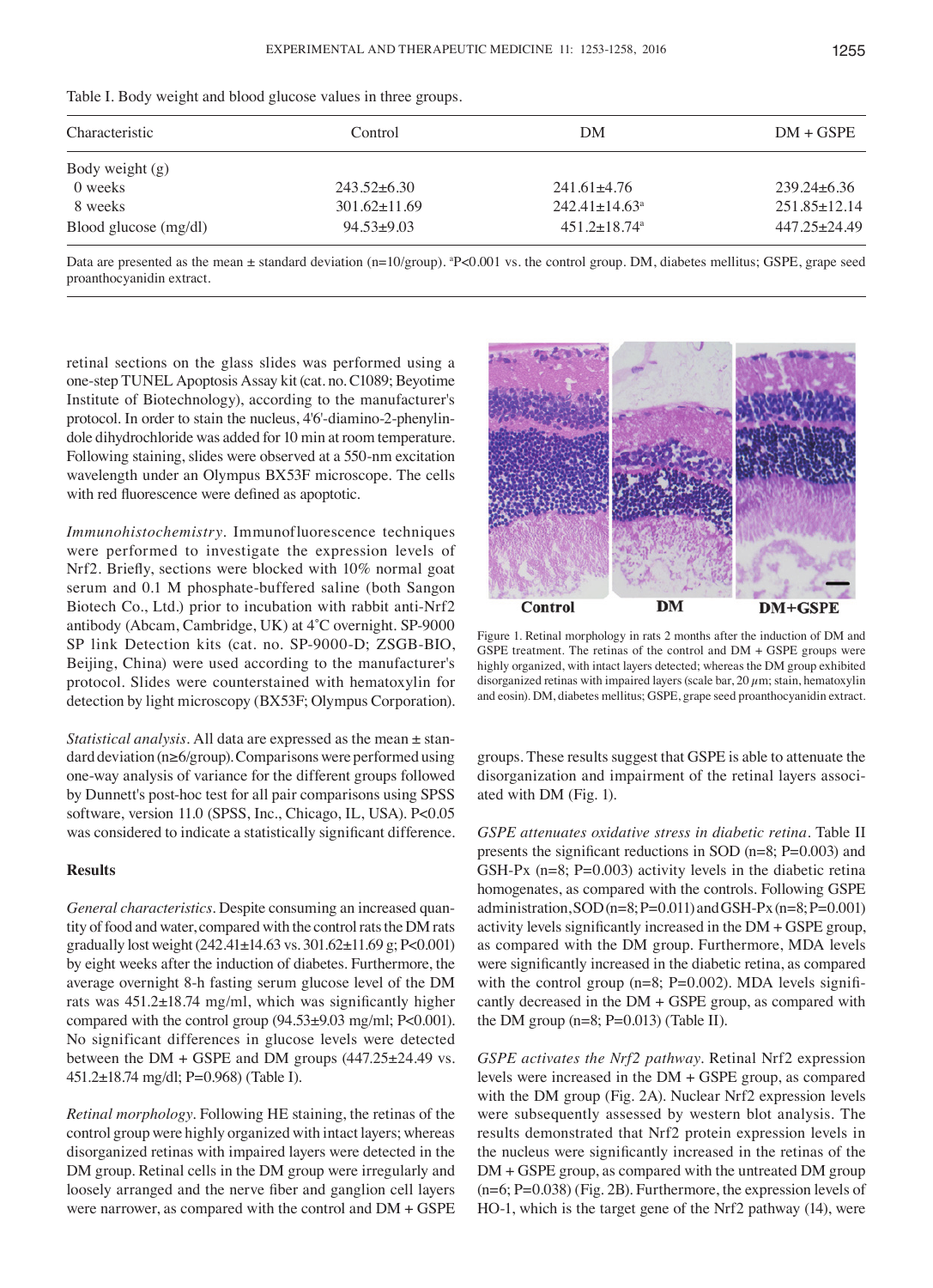| Table II. Levels of the oxidative stress markers GSH-Px, SOD and MDA in the three groups $(n=8$ per group). |  |  |  |  |
|-------------------------------------------------------------------------------------------------------------|--|--|--|--|
|-------------------------------------------------------------------------------------------------------------|--|--|--|--|

| Marker          | Control          | DM                            | $DM + GSPE$                 |
|-----------------|------------------|-------------------------------|-----------------------------|
| $GSH-Px$ (U/mg) | $18.42 \pm 3.38$ | $12.12 + 2.47$ <sup>a</sup>   | $18.03 \pm 2.69^{\circ}$    |
| $SOD$ (U/mg)    | $16.63\pm3.27$   | $10.80 \pm 1.54$ <sup>a</sup> | $14.44 + 2.42$ <sup>b</sup> |
| $MDA$ (nmol/mg) | $7.09 \pm 2.03$  | $16.86 \pm 3.97$ <sup>a</sup> | $11.24 + 1.74$ <sup>b</sup> |

Data are presented as the mean ± standard deviation. \*P<0.05 vs. the control group; \*P<0.05 vs. the DM group. GSH-Px, glutathione peroxidase; SOD, superoxide dismutase; MDA, methane dicarboxylic aldehyde; DM, diabetes mellitus; GSPE, grape seed proanthocyanidin extract.





Figure 2. Expression levels of Nrf2 and HO-1 in the control, DM and DM + GSPE groups. (A) Immunohistochemical analysis demonstrated an increase in Nrf2 expression levels in the retinas of rats in the DM + GSPE group. Nrf2 was predominantly expressed in the nerve fibers, ganglion cells and inner plexiform layer of the retina (scale bar, 20  $\mu$ m; stain, hematoxylin). (B) Western blot analysis showing increased nuclear Nrf2 expression levels in the DM + GSPE group, as compared with the DM group. (C) Western blot analysis showed increased cytoplasmic HO-1 expression levels in the DM + GSPE group, as compared with the DM group. \*P=0.038 vs. the DM group; \*P=0.043 vs. the DM group (n=6). DM, diabetes mellitus; GSPE, grape seed proanthocyanidin extract; Nrf2, nuclear factor erythroid 2-related factor 2; HO-1, heme oxygenase-1.

significantly elevated in the DM + GSPE group, as compared with the untreated DM group  $(n=6; P=0.043)$  (Fig. 2C).

*GSPE decreases cell apoptosis.* The results of TUNEL staining demonstrated that the rate of apoptosis in retinal cells in the DM group was significantly increased, as compared with the control group (n=5; P<0.001). Apoptotic cells were predominantly detected in the nerve fiber, ganglion cell and inner plexiform layers of the retina. Treatment with GSPE significantly decreased the number of apoptotic cells  $(n=5; P=0.014)$  (Fig. 3).

### **Discussion**

DR remains the leading cause of blindness in adults of working age worldwide, and this condition may become a leading cause

of visual impairment (1-3). Previous studies investigating DR have predominantly been focused on the identification of pathogenic molecules (14). However, the prevention and treatment of DR has been investigated (16) which is particularly relevant to patients with long-standing diabetes (17).

The results of the present study demonstrated that GSPE, which contains natural polyphenols, has a protective effect against DR. Following treatment with GSPE, the retinal morphology of STZ-induced diabetic rats was markedly improved. In particular, retinal cells in the GSPE-treated DM group were tightly arranged in a regular manner, as compared with the DM group, and the nerve fiber and ganglion cell layers increased in thickness. Furthermore, STZ-induced diabetic rats exhibited a reduction in body weight and treatment with GSPE increased the body weight of DM rats to a certain extent,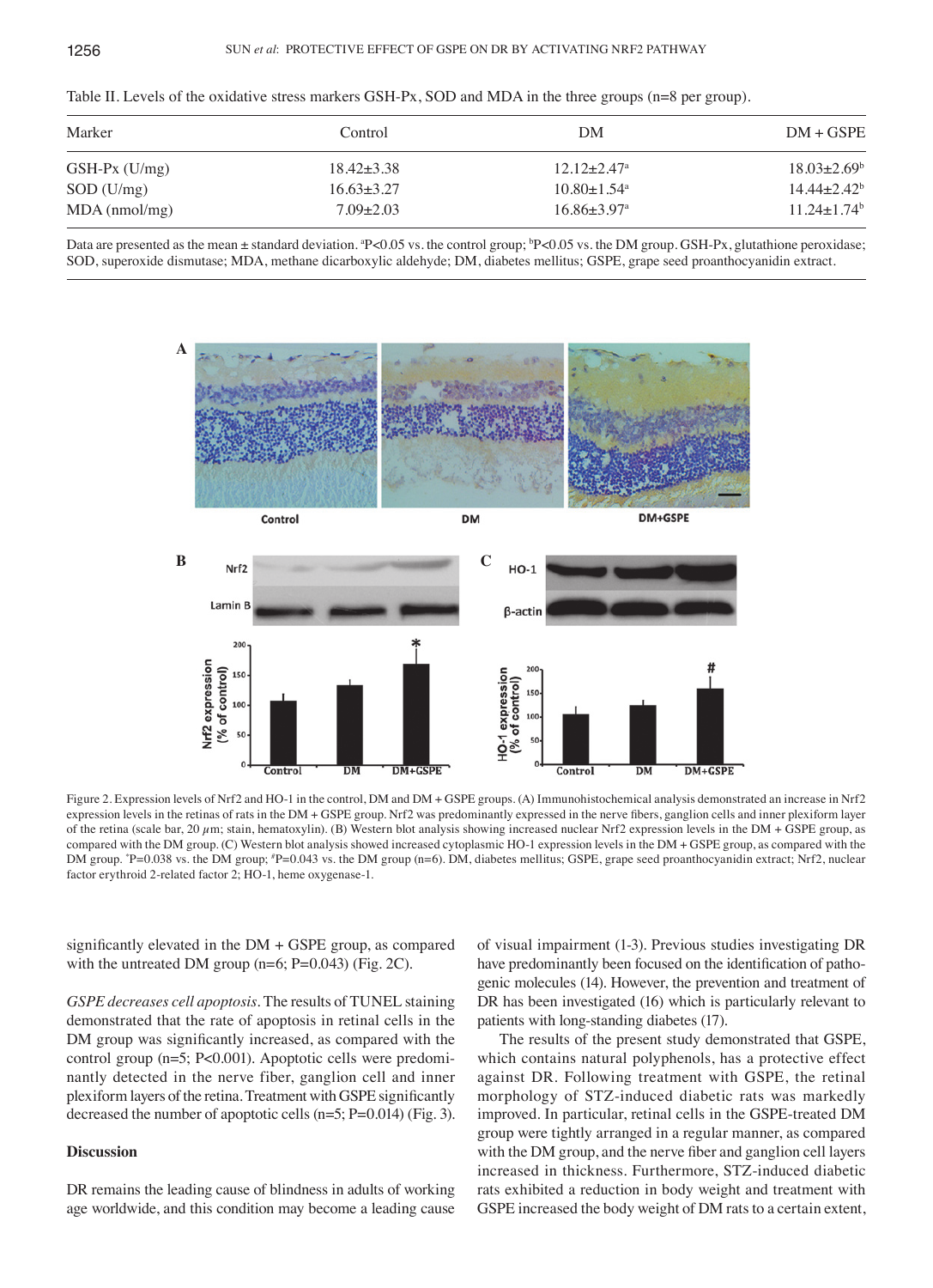

Figure 3. Apoptosis of retinal cells in the control, DM and GSPE-treated DM groups. (A) TUNEL staining demonstrated the apoptosis of retinal cells in the control, DM and GSPE-treated DM groups. DAPI (blue), arrow indicates apoptotic retinal cells (red; scale bar, 50  $\mu$ m). (B) Following TUNEL staining, slides were observed at 550-nm excitation and cells with red fluorescence were defined as apoptotic. \*P=0<001 vs. the control group (n=5); \*P=0.014 vs. the DM group (n=5). DAPI, 4'6'-diamino-2-phenylindole dihydrochloride; TUNEL, terminal deoxynucleotidyl transferase-mediated dUTP nick-end labeling; DM, diabetes mellitus; GSPE, grape seed proanthocyanidin extract.

which has been controversial in previous studies (9,18,19). The results of the present study also demonstrated that GSPE was capable of attenuating oxidative stress in diabetic retinas. SOD and GSH-Px activity levels increased following GSPE administration, whereas MDA levels were decreased, which is consistent with previous findings (20).

Following this, the underlying mechanism of the protective effect of GSPE was investigated in diabetic retinas. Although GSPE has been extensively investigated due to its associations with cardiovascular system disease, nervous system disease, diabetic nephropathy, rheumatoid arthritis and human cancers (21,22), there has only been one previous study investigating the effects of GSPE in the retina (9). Li *et al* (9) found that GSPE significantly suppressed the vascular lesions of central regions and decreased capillary enlargements and neovascularization in diabetic retinas by reducing advanced

glycation end products. Diabetes-associated increases in advanced glycation end products may induce oxidative stress via various mechanisms, including enhancement of protein kinase C and hexosamine and polyol pathways fluxes (23). Nrf2 is an important protective factor which regulates the progression of DR as a part of the an important cellular pathway protecting against oxidative stress (12). Since it has previously been demonstrated that food polyphenols are capable of modulating the Nrf2 pathway (15), the present study investigated whether GSPE has a protective effect in DR by activating the Nrf2 pathway.

The results of the present study indicated that GSPE exerts protective activity in the retina via the activation of the Nrf2 pathway. The present study demonstrated that the expression levels of Nrf2 and its target gene, HO-1, were markedly increased in the retina following treatment with GSPE. Nrf2 was